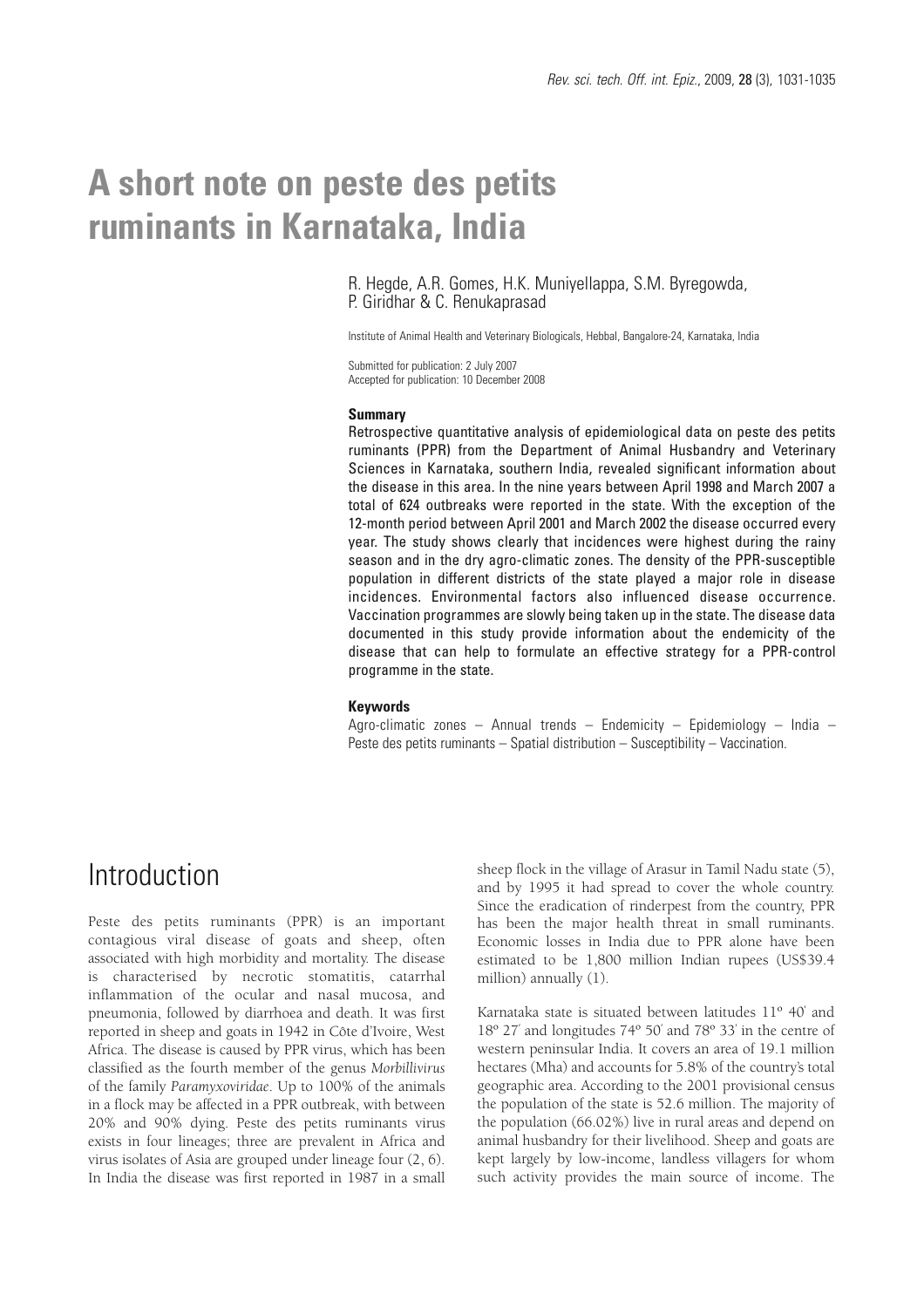disease was reported in the state for the first time in 1992 (7) and is considered to be the major threat to the small ruminant population and hence to the farmers.

Karnataka is divided into ten agro-climatic zones that have been established by taking into consideration the following geographical features:

- topography
- elevation
- rainfall (pattern, distribution and total quantity)
- the major crops and type of vegetation

– the type, texture, depth and physiochemical properties of the soil.

The ten zones are as follows:

- North-eastern transition zone
- North-eastern dry zone
- Northern dry zone
- Central dry zone
- Eastern dry zone
- Southern dry zone
- Southern transition zone
- Northern transition zone
- Hilly zone
- Coastal zone.

This paper attempts to analyse the occurrence, endemicity and spatial and temporal distribution of outbreaks of PPR in the state of Karnataka since 1998, the year in which the Animal Disease Surveillance Unit of the Animal Husbandry and Veterinary Services Department started keeping records on the disease.

# Materials and methods

The data on the sheep and goat population used in the present study were from the 2003 census. The source of the data on the epidemiology of PPR infection in various parts of Karnataka was the Office of the Deputy Director for Disease Surveillance and Monitoring at the Department of Animal Husbandry and Veterinary Services in Bangalore. The data were transmitted from the local field veterinarians to the Office of Disease Surveillance through the deputy directors of the districts concerned. Quantitative data on PPR outbreaks, diseased/sick animals and deaths were collected for the period April 1998 to March 2007 (monthly and district breakdowns were available). The data on PPR vaccination coverage in the state were also collected from the Office of the Deputy Director for Disease Surveillance and Monitoring.

#### **Table I**

**Number of outbreaks, diseased animals and deaths due to peste des petits ruminants in Karnataka, April 1998 to March 2007**

| Year*     | <b>Outbreaks</b> | <b>Diseased animals</b> | <b>Deaths</b> |
|-----------|------------------|-------------------------|---------------|
| 1998-1999 | 5                | 85                      | 7             |
| 1999-2000 | 6                | 699                     | 63            |
| 2000-2001 | 15               | 1,242                   | 248           |
| 2001-2002 | 0                | 0                       | 0             |
| 2002-2003 | 148              | 7.293                   | 884           |
| 2003-2004 | 70               | 1,620                   | 301           |
| 2004-2005 | 184              | 4.370                   | 716           |
| 2005-2006 | 169              | 3.448                   | 412           |
| 2006-2007 | 27               | 683                     | 66            |

\*Each twelve-month period runs from April to March

# Results

Between 1998 and 2007, a total of 624 PPR outbreaks were reported from different districts of Karnataka. The number of outbreaks, diseased animals and deaths has been summarised in Table I. The highest number of outbreaks was reported between April 2004 and March 2005 and the second highest number was reported in the twelve months after that (2005 to 2006). Between April 2001 and March 2002 no outbreaks were found. The monthly average outbreak pattern of the disease is shown in Figure 1. The incidence of PPR outbreaks increased gradually during the late-monsoon and pre-winter periods and the greatest number of outbreaks was observed during winter, with a peak in February (18  $\pm$  9.8). The lowest number of outbreaks was seen in the month of April  $(1.5 \pm 0.72)$ .

Details of each agro-climatic zone, including their size and the density of susceptible livestock, are given in Table II. The number of outbreaks in the different zones is shown in Figure 2. The vaccination status of the state has been given in Table III.



**Fig. 1 Average monthly peste des petits ruminants outbreaks in Karnataka, April 1998 to March 2007**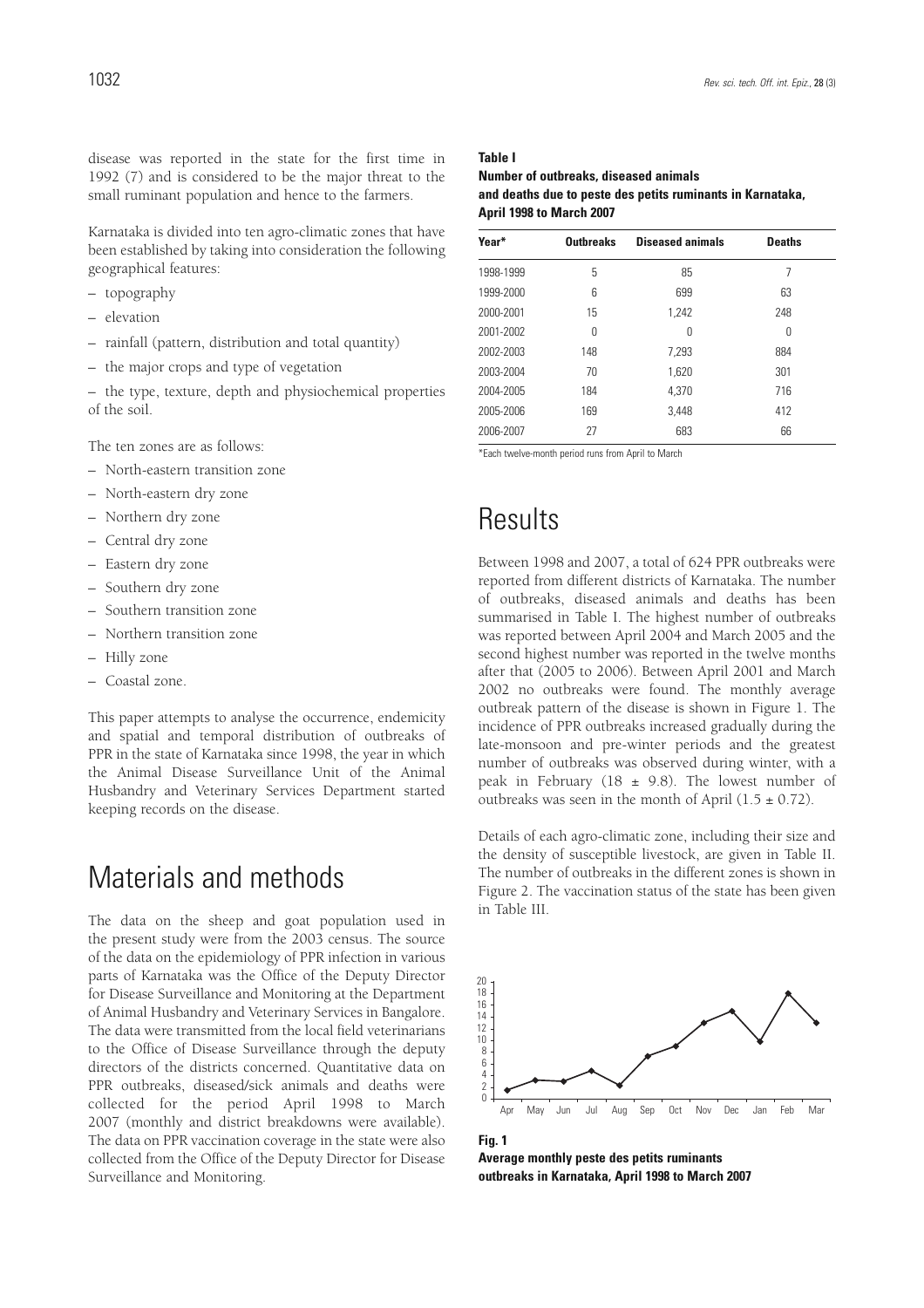#### **Table II**

**Outbreaks of peste des petits ruminants in Karnataka (April 1998 to March 2007) and the size and density of susceptible populations in the different agro-climatic zones**

| Zone                     | Area<br>(km <sup>2</sup> ) | <b>Susceptible</b><br>population | <b>Density</b><br>(No. of animals/km <sup>2</sup> ) | <b>Outbreaks</b> |  |
|--------------------------|----------------------------|----------------------------------|-----------------------------------------------------|------------------|--|
| North-eastern zone       | 5,448                      | 197,342                          | 36                                                  |                  |  |
| North-eastern dry zone   | 23,051                     | 1,679,520                        | 159                                                 | 27               |  |
| Northern dry zone        | 50.779                     | 4,017,799                        | 461                                                 | 101              |  |
| Central dry zone         | 24,961                     | 2,461,175                        | 279                                                 | 311              |  |
| Eastern dry zone         | 16,228                     | 1,344,137                        | 221                                                 | 118              |  |
| Southern dry zone        | 16,916                     | 1,145,687                        | 210                                                 | 12               |  |
| Southern transition zone | 22,492                     | 440,357                          | 61                                                  | 23               |  |
| Northern transition zone | 9,083                      | 422,147                          | 90                                                  | 9                |  |
| Hilly zone               | 14,393                     | 35,963                           | 4                                                   | 0                |  |
| Coastal zone             | 8,440                      | 19,587                           | 5                                                   | 0                |  |

# Discussion

Peste des petits ruminants may have passed unrecognised for years because it is frequently confused with other diseases that cause respiratory problems and mortality of small ruminants. The true extent of the disease has only become apparent in recent years and is still being clarified. Now it is considered to be the most serious disease threat to the small ruminant industry, causing tremendous economic losses. The study of annual occurrence of PPR in Karnataka showed that the highest number of outbreaks occurred between April 2004 and March 2005, the second highest number occurred in the following year, with a reduction in the number of outbreaks thereafter. From 1998 to 2002 very few outbreaks were reported (there were none at all between April 2001 and March 2002). This may be due to lack of efficient feedback from the field. Variation in the annual occurrence of the disease may be the result of various factors, including host, agent or environmental factors.

Analysis of the monthly occurrence of the disease showed that August had very few outbreaks but that the number



#### **Fig. 2**

**Distribution of peste des petits ruminants in the agro-climatic regions of Karnataka, April 1998 to March 2007**

#### **Table III**

| Vaccination coverage against peste des petits ruminants in |  |
|------------------------------------------------------------|--|
| Karnataka, April 2002 to March 2007                        |  |

| Year*     | <b>Doses</b> |  |
|-----------|--------------|--|
| 2002-2003 | 196,218      |  |
| 2003-2004 | 859,346      |  |
| 2004-2005 | 1,612,692    |  |
| 2005-2006 | 3,480,409    |  |
| 2006-2007 | 4,621,871    |  |

\*Each twelve-month period runs from April to March

started to increase slowly from then until December, with a peak in February. The sudden onset of the rainy season in the middle of June may be a factor in this increase. Rainfall causes animals to huddle together, enhancing close contact (a major transmission route for PPR), and high relative humidity values are associated with virus survival in aerosols. Occurrence of the disease in the wet months has also been reported in African countries by earlier workers (4). Movement of animals due to increased sheep trade mainly in the months of November and December might be an additional factor for the occurrence of the disease (other workers have reported similar findings in the state [3, 7]). The peak in the number of outbreaks in February, during the cold dry season, may be because the dusty winds that occur at this time are a risk factor for respiratory tract contamination by air.

Data clearly indicate that the disease is more prevalent in the dry zones. The dry zone covers an area of 12.03 Mha and accounts for approximately 90% of the susceptible population in the state. These areas will receive around 600 mm to 800 mm of rain per year, 50% to 55% of which will fall in the months of September and October, which might help in the onset of the disease. Most of the sheep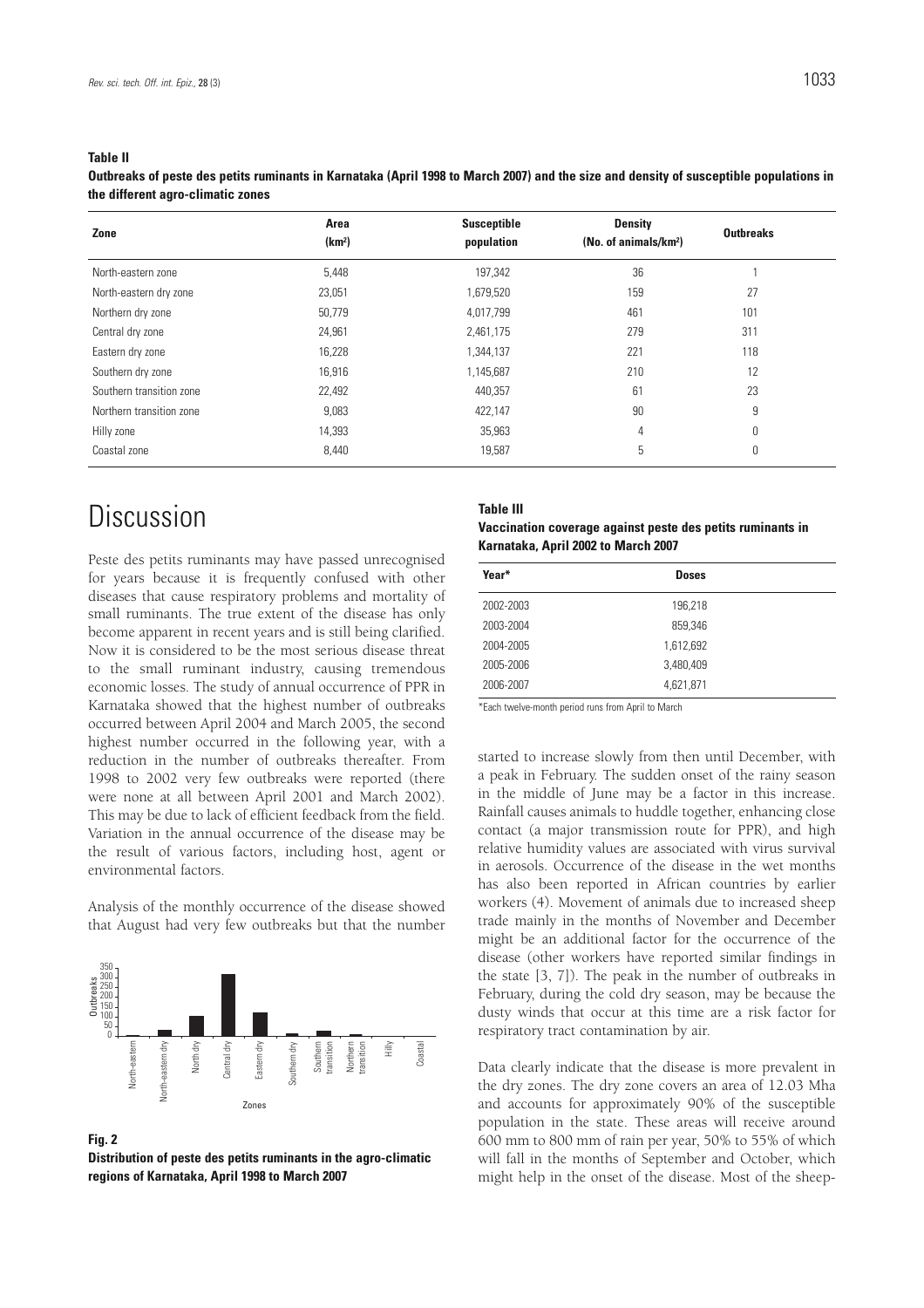rearing farmers are nomadic and concentrate mainly on these areas, which may explain the large number of outbreaks in this zone. There is no record of the disease having occurred in hilly and coastal zones. Although these areas cover an area of 3.73 Mha the susceptible population is far smaller (only 0.5% of the total population).

### Vaccination coverage

The primary PPR control method implemented in Karnataka is vaccination. The Institute of Animal Health and Veterinary Biologicals only began producing live attenuated homologous vaccine on a large scale in 2004. Prior to that, the sheep and goats were protected using an experimental batch of the vaccine. The reduction in the number of outbreaks in 2006 and 2007 suggests that the large-scale preventive vaccination carried out in the state was effective in helping to control the disease. However, there is a need to increase control and to introduce mass vaccination of all the susceptible population of small ruminants.

### Conclusion

Peste des petits ruminants occurs throughout the year but is most prevalent between October and March, reaching a peak in February. The most appropriate time to vaccinate flocks is, therefore, in the months of August and September. It is important to undertake preventive vaccination to eradicate the disease. In addition to virus and host factors, environmental conditions should be considered when attempting to eradicate this disease with appropriate vaccines.

 $\overline{\phantom{a}}$ 

### **Brève note sur la peste des petits ruminants au Karnataka, Inde**

R. Hegde, A.R. Gomes, H.K. Muniyellappa, S.M. Byregowda, P. Giridhar & C. Renukaprasad

### **Résumé**

Une analyse quantitative rétrospective des données sur l'épidémiologie de la peste des petits ruminants (PPR) disponibles auprès du Département de l'élevage et des sciences vétérinaires de l'État du Karnataka, au sud de l'Inde, a montré que la présence de cette maladie dans la région est bien documentée. Au total, 624 foyers ont été notifiés dans cet État durant les neuf années écoulées entre avril 1998 et mars 2007. Des foyers ont été enregistrés chaque année, à l'exception d'une période de 12 mois entre avril 2001 et mars 2002. L'étude montre clairement que l'incidence est plus élevée pendant la saison des pluies et dans les zones agro-climatiques arides. La densité des populations d'animaux susceptibles à la PPR dans les différents districts de l'État a joué un rôle déterminant sur l'incidence de la maladie. L'apparition de foyers est également influencée par des facteurs environnementaux. Des programmes de vaccination ont été progressivement mis en place dans cet État. Les données réunies dans cette étude fournissent des informations sur le caractère endémique de la PPR, qui seront utiles pour concevoir une stratégie de lutte efficace contre cette maladie au Karnataka.

### **Mots-clés**

Distribution géographique – Endémicité – Épidémiologie – Inde – Peste des petits ruminants – Sensibilité – Tendance annuelle – Vaccination – Zone agro-climatique.п